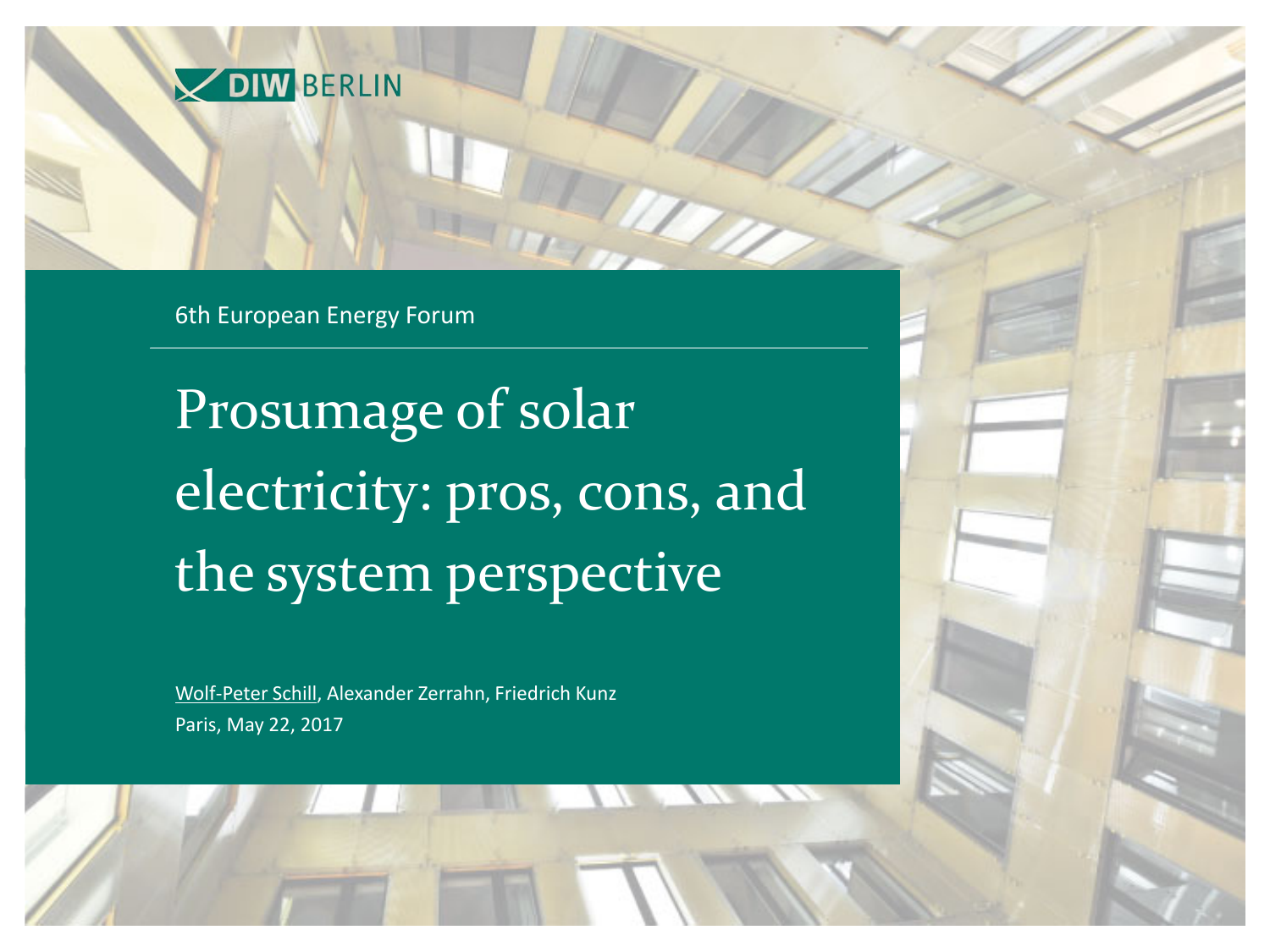## **Our recent article in EEEP (2017)**

- Qualitative discussion of prosumage from an economic perspective
- Description of German situation
- Quantitative illustration of selected system effects

## **How it may contribute to this seminar**

- Prosumage as a potentially important driver of change in the electricity sector
- Qualitative reasoning: what drives individuals (and some policy makers) to go for prosumage?

### Prosumage of solar electricity: pros, cons, and the system perspective

WOLF-PETER SCHILL.<sup>2,2</sup> ALEXANDER ZERRAHN,<sup>2</sup> and FRIEDRICH KUNZ<sup>2</sup>

### **ABSTRACT**

We examine the role of prosumage of solar electricity, i.e. PV self-generation combined with distributed storage, in the context of the low-carbon energy transformation. First, we devise a qualitative account of arguments in favor of and against prosumage. Second, we give an overview of prosumage in Germany. Prosumage will likely gain momentum as support payments expire for an increasing sbare of PV capacities after 2020. Third, we model possible system effects in a German 2035 scenario. Prosumage batteries allow for a notable substitution of other storage facilities only if fully available for market interactions. System-friendly operation would also belp limiting cost increases. We conclude that policymakers should not unnecessarily restrict prosumage, but consider system and distributional aspects.

Keywords: Prosumage, battery storage, PV, energy transformation, DIETER https://doi.org/10.5547/2160-5890.6.1.wsch

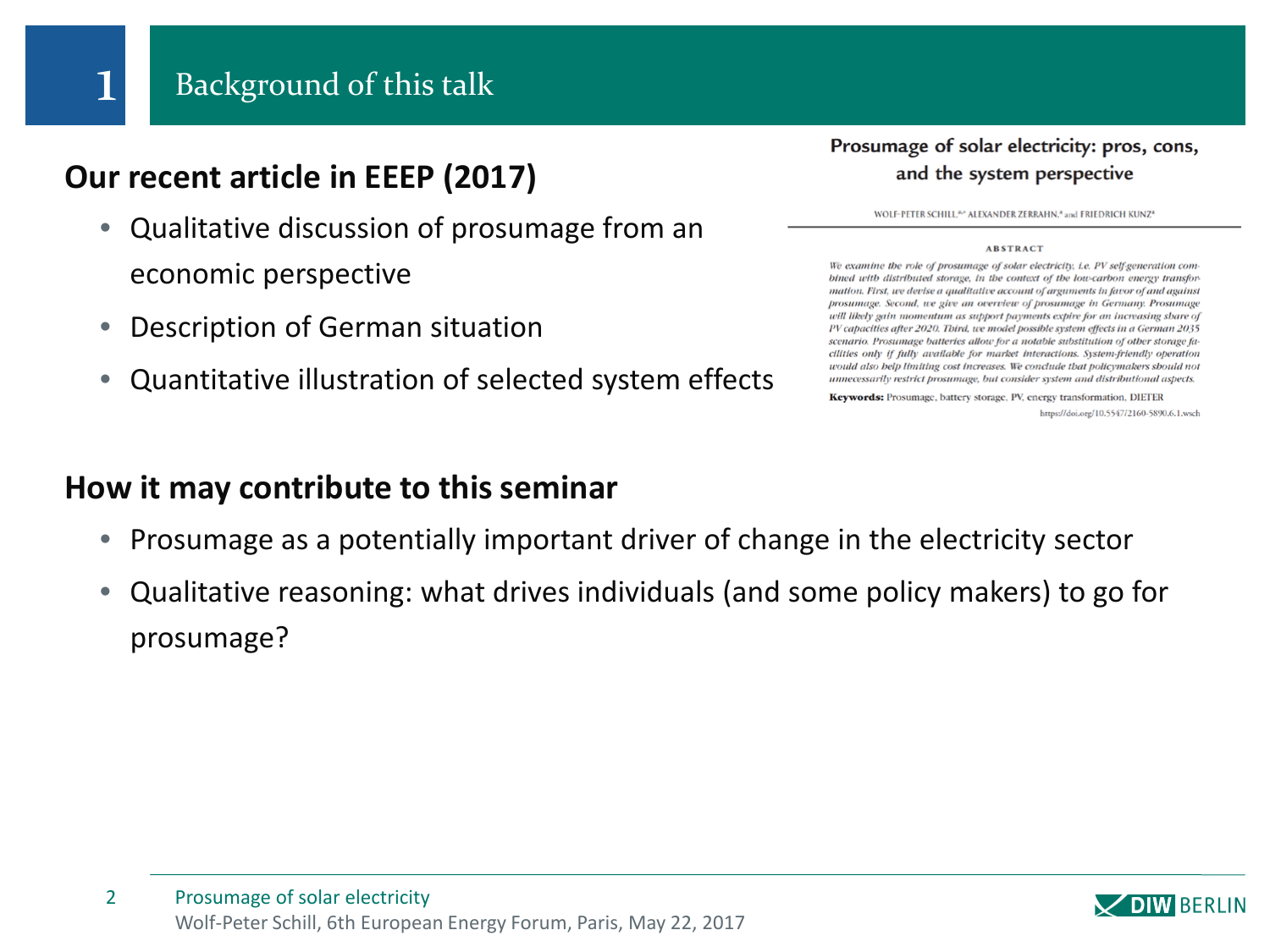## **How we define PRO-SUM-AGE**

- **PRO**duction of renewable electricity (PV)
- Con**SUM**ption of self-generated electricity
- Stor**AGE** (batteries) to temporally align supply and demand



## **Prosumagers**

- produce their own renewable (PV) electricity at times,
- draw electricity from the grid at other times,
- feed electricity to the grid at other times,
- and make use of battery storage



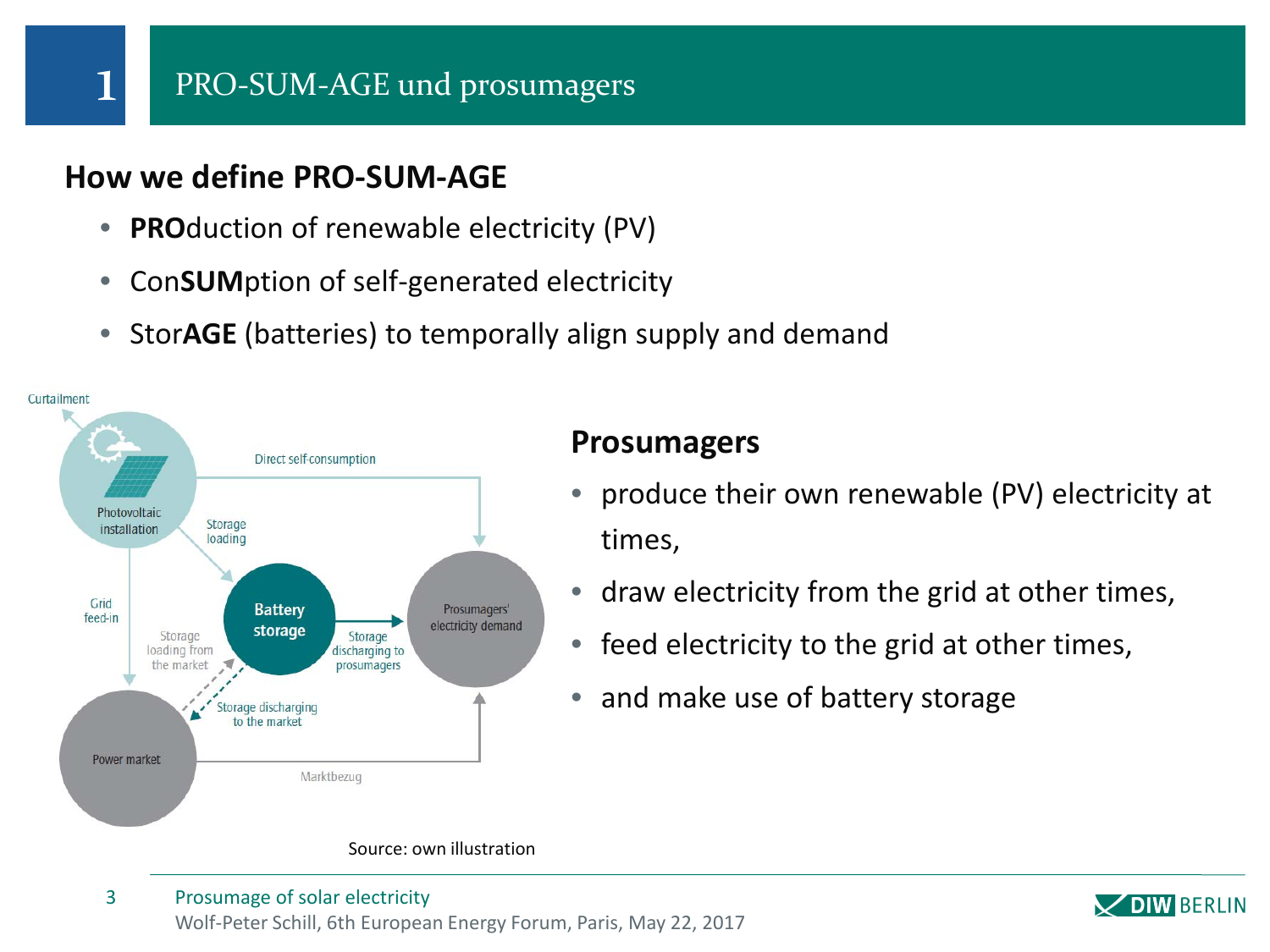## Pros and cons of prosumage from an economic perspective

## **Pros and cons depend on the perspective**

• Prosumagers and consumers

2

- Incumbent industry, new industry, service providers
- Electricity system, system operators

| Arguments in favor of prosumage                                                                                                                                                                                                                                                                                                                                            | <b>Arguments against prosumage</b>                                                                                                                                                    |  |
|----------------------------------------------------------------------------------------------------------------------------------------------------------------------------------------------------------------------------------------------------------------------------------------------------------------------------------------------------------------------------|---------------------------------------------------------------------------------------------------------------------------------------------------------------------------------------|--|
| Consumer preferences<br>Participation and acceptance of energy transformation<br>Lower and less volatile electricity costs<br>Activation of private capital<br>Flexibility, sector coupling, and energy efficiency<br>Distribution grid relief<br>Transmission grid relief<br>Increased competition<br>Local benefits<br>Political economy and new institutional arguments | <b>Efficiency losses</b><br>Distributional impacts<br>$\bullet$<br>Rebound effects<br>Policy coordination and path dependency<br>Concerns about data protection and remote<br>control |  |

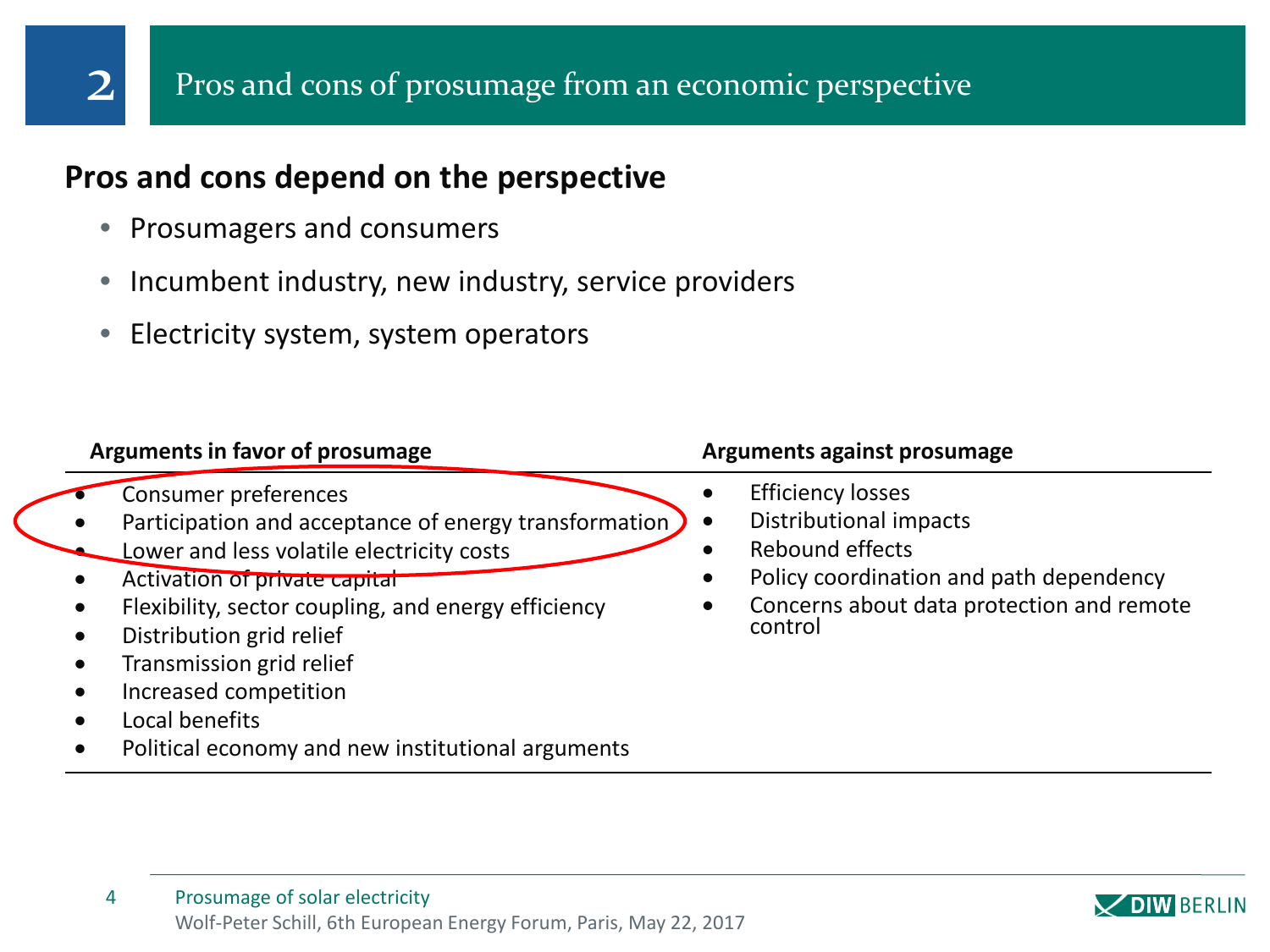Pros

|                                                                                                                                | Arguments in favor of prosumage                                                                                                                                                                                                                                                                                                                                            |                                                               | <b>Arguments against prosumage</b>                                                                                                                                       |
|--------------------------------------------------------------------------------------------------------------------------------|----------------------------------------------------------------------------------------------------------------------------------------------------------------------------------------------------------------------------------------------------------------------------------------------------------------------------------------------------------------------------|---------------------------------------------------------------|--------------------------------------------------------------------------------------------------------------------------------------------------------------------------|
| $\bullet$<br>$\bullet$<br>$\bullet$<br>$\bullet$<br>$\bullet$<br>$\bullet$<br>$\bullet$<br>$\bullet$<br>$\bullet$<br>$\bullet$ | Consumer preferences<br>Participation and acceptance of energy transformation<br>Lower and less volatile electricity costs<br>Activation of private capital<br>Flexibility, sector coupling, and energy efficiency<br>Distribution grid relief<br>Transmission grid relief<br>Increased competition<br>Local benefits<br>Political economy and new institutional arguments | $\bullet$<br>$\bullet$<br>$\bullet$<br>$\bullet$<br>$\bullet$ | <b>Efficiency losses</b><br>Distributional impacts<br>Rebound effects<br>Policy coordination and path dependency<br>Concerns about data protection and remote<br>control |
|                                                                                                                                |                                                                                                                                                                                                                                                                                                                                                                            |                                                               |                                                                                                                                                                          |

## **Consumer preferences**

- Preferences for local renewable energy solutions or self-generation (IEA 2014)
- Some empirical support for Germany (Gährs et al 2015, Oberst, Madlener 2015)
- Findings relevant for majority of consumers or for small niche?

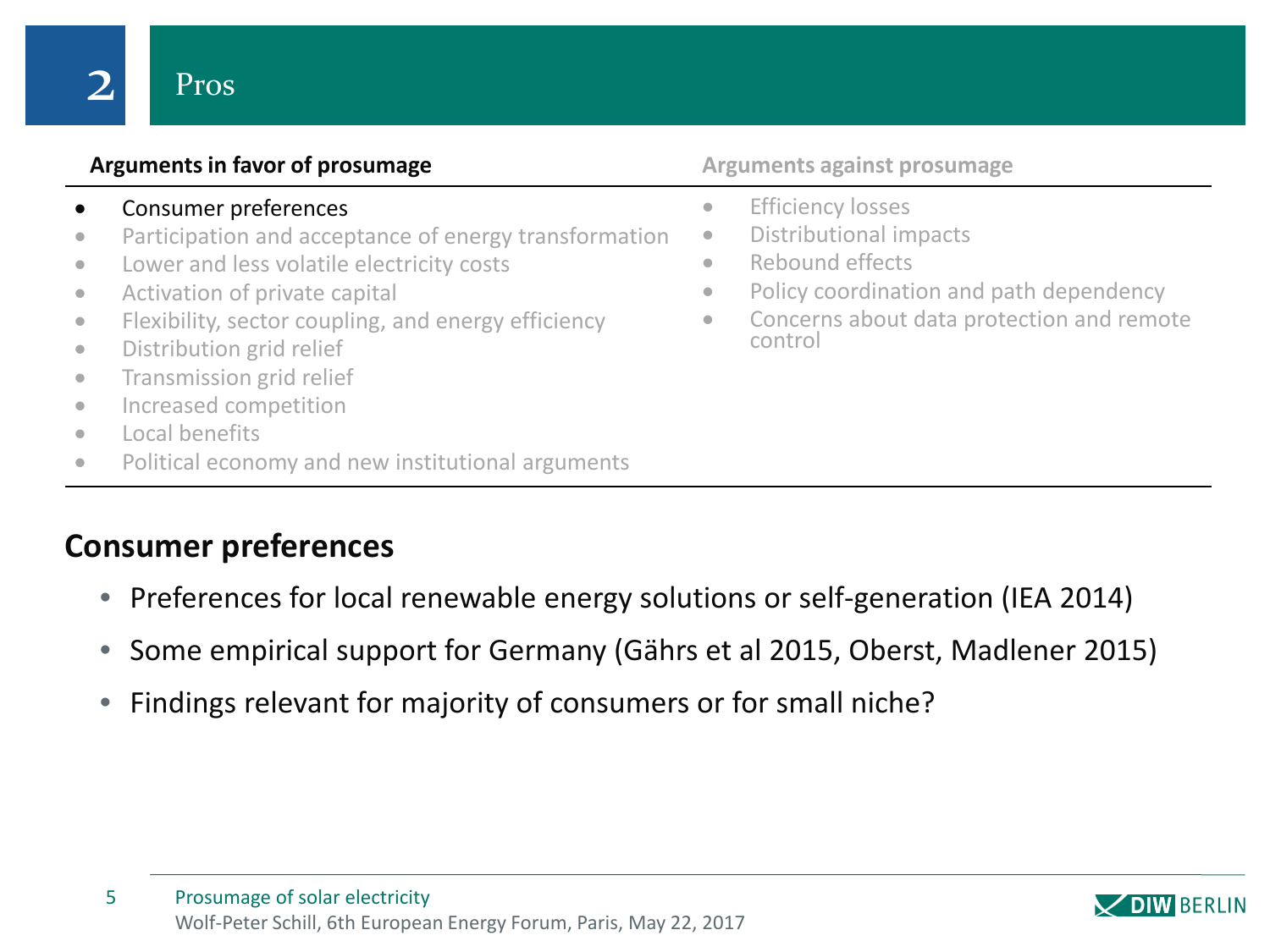• Consumer preferences

Pros

- Participation and acceptance of energy transformation
- Lower and less volatile electricity costs
- Activation of private capital
- Flexibility, sector coupling, and energy efficiency
- Distribution grid relief
- Transmission grid relief
- Increased competition
- Local benefits
- Political economy and new institutional arguments

## **Participation and acceptance of energy transformation**

- Preference to actively participate (Gährs et al 2015)
- Mitigate conflicts of "central" infrastructure (SPE 2015, 2016, Krekel, Zerrahn 2017)
- Realization of roof-top PV potential

- **•** Efficiency losses
- Distributional impacts
- Rebound effects
- Policy coordination and path dependency
- Concerns about data protection and remote control

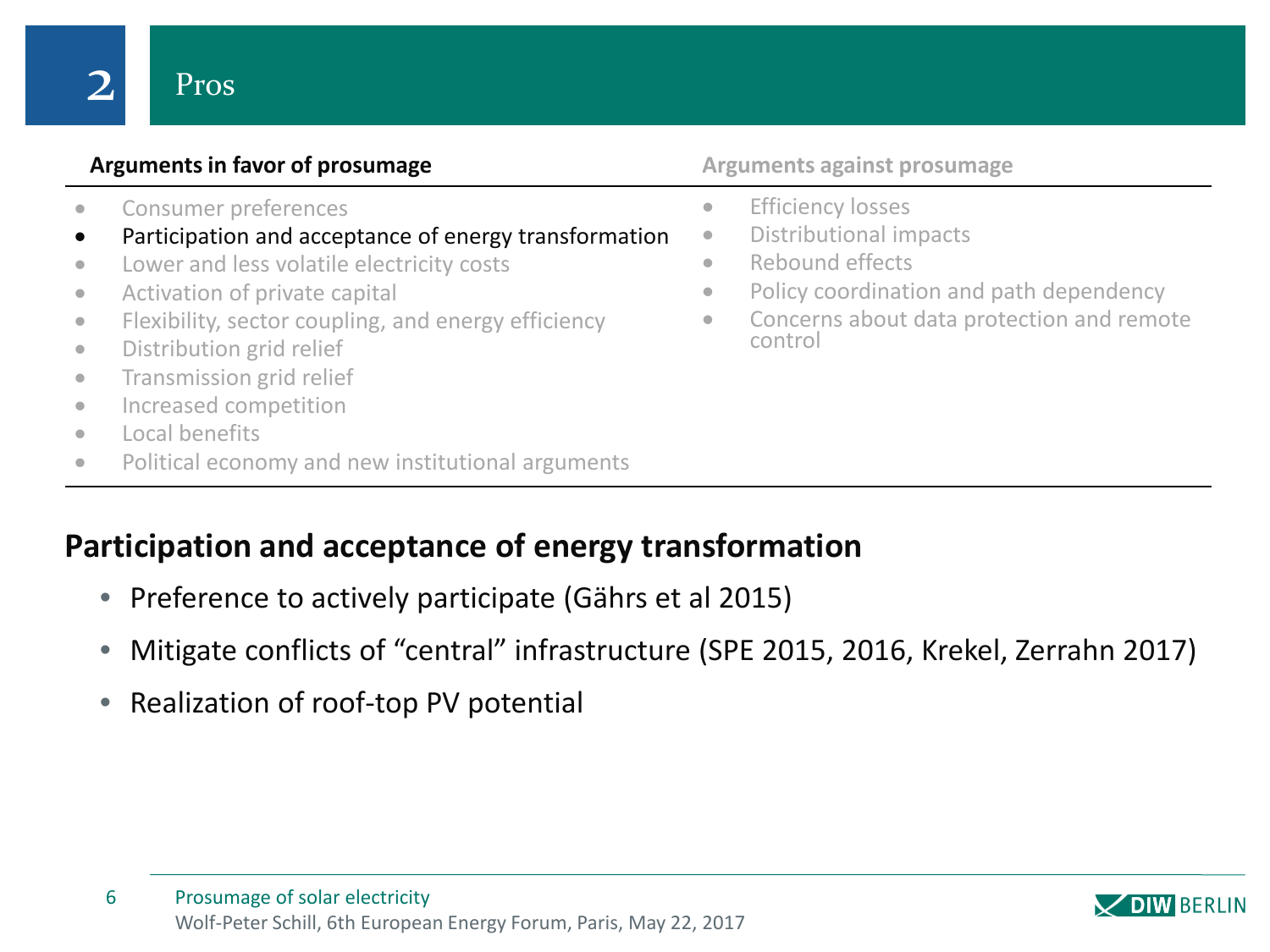## **Arguments in favor of prosumage Arguments against prosumage Arguments against prosumage**

• Consumer preferences

Pros

- Participation and acceptance of energy transformation
- Lower and less volatile electricity costs
- Activation of private capital
- Flexibility, sector coupling, and energy efficiency
- Distribution grid relief
- Transmission grid relief
- Increased competition
- Local benefits
- Political economy and new institutional arguments

# **Lower and less volatile electricity costs**

- Only valid from a consumer (prosumager) perspective
- Only true for self-generated share of electricity

- **•** Efficiency losses
- Distributional impacts
- Rebound effects
- Policy coordination and path dependency
- Concerns about data protection and remote control

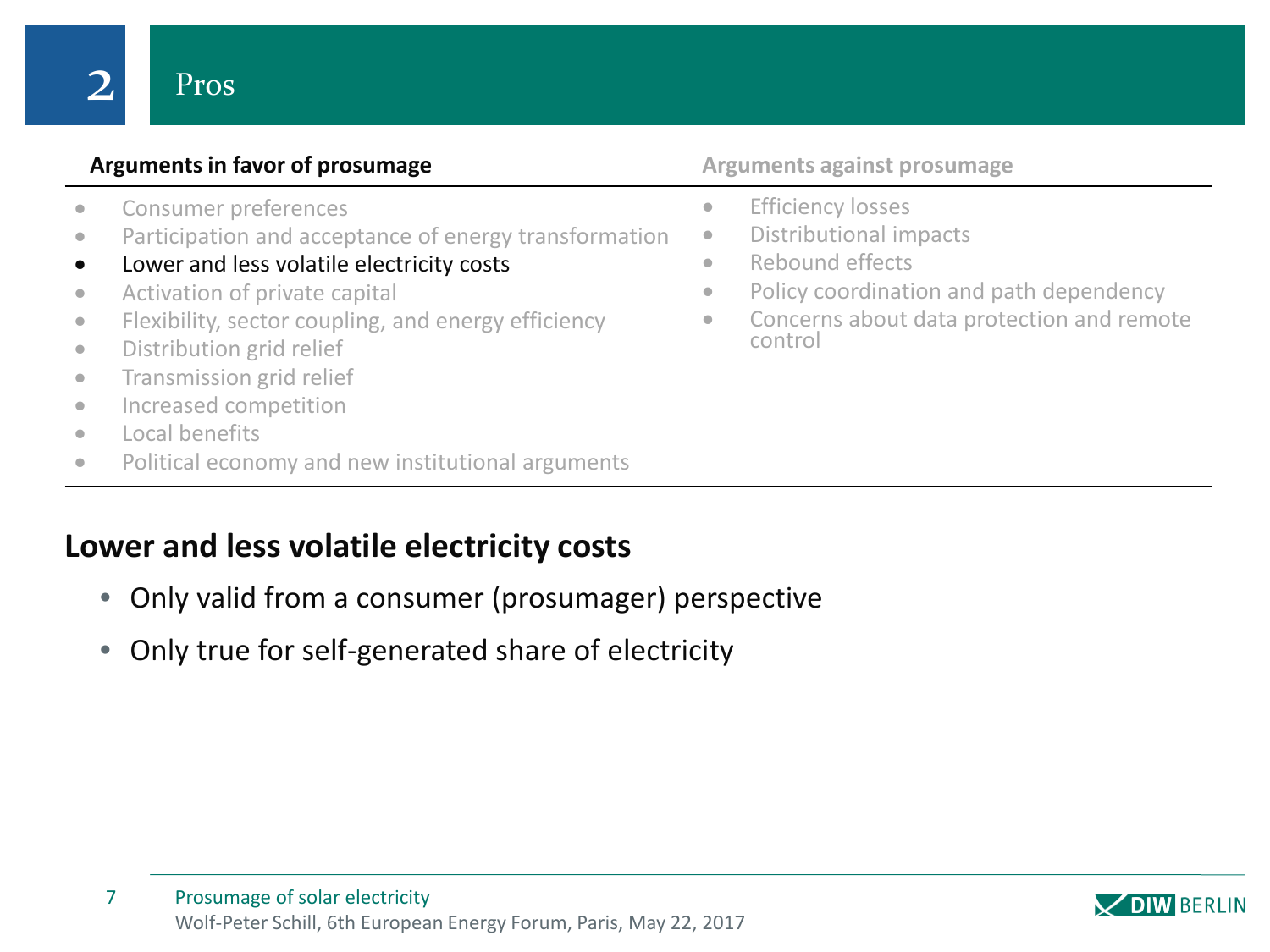## **Arguments in favor of prosumage Arguments against prosumage Arguments against prosumage**

- Consumer preferences
- Participation and acceptance of energy transformation
- Lower and less volatile electricity costs
- Activation of private capital
- Flexibility, sector coupling, and energy efficiency
- Distribution grid relief
- Transmission grid relief
- Increased competition
- Local benefits
- Political economy and new institutional arguments

- **•** Efficiency losses
- Distributional impacts
- Rebound effects
- Policy coordination and path dependency
- Concerns about data protection and remote control

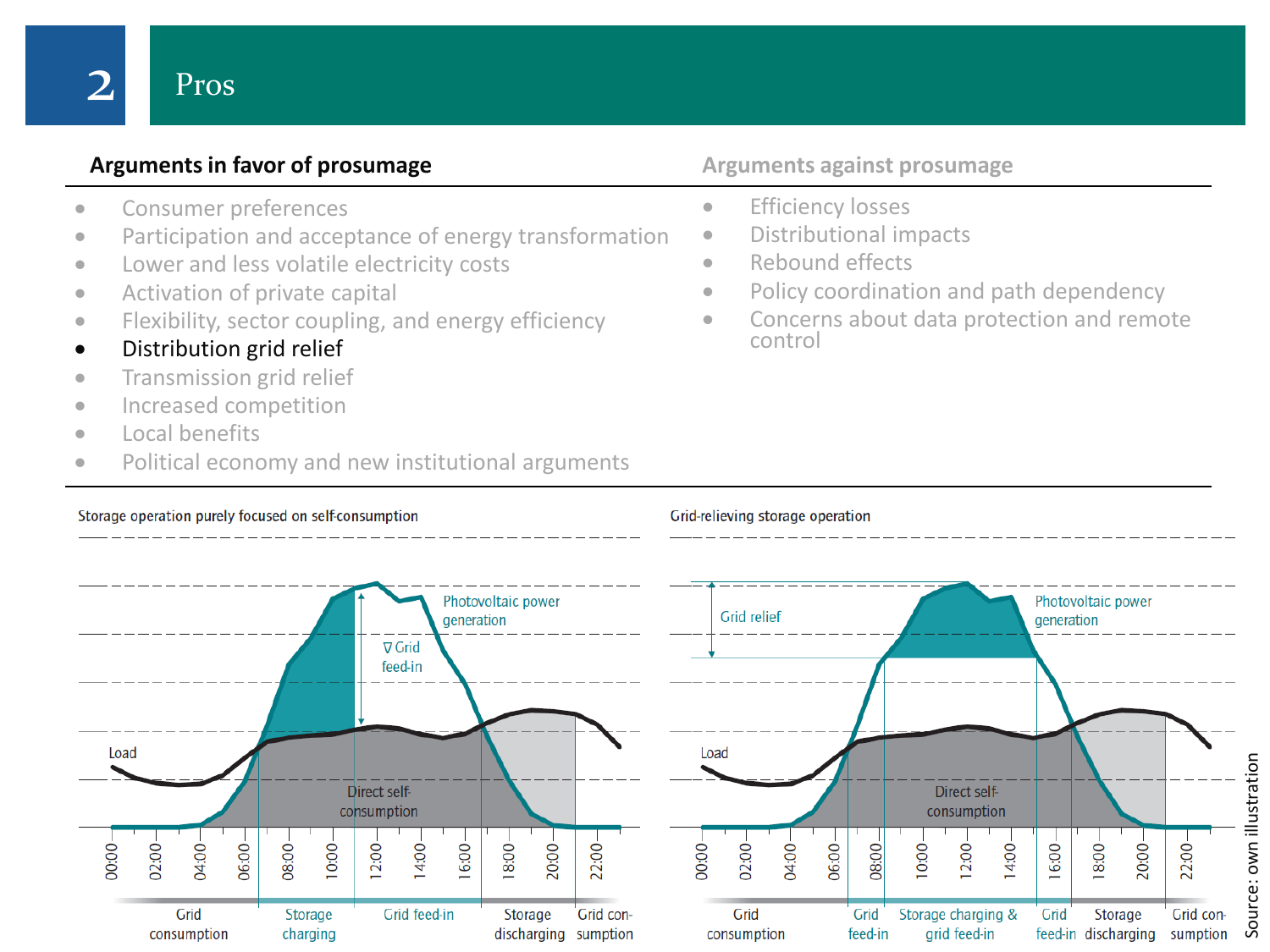## **Arguments in favor of prosumage Arguments against prosumage**

- Consumer preferences
- Participation and acceptance of energy transformation
- Lower and less volatile electricity costs
- Activation of private capital
- Flexibility, sector coupling, and energy efficiency
- Distribution grid relief
- Transmission grid relief
- Increased competition
- Local benefits
- Political economy and new institutional arguments

- Efficiency losses
- Distributional impacts
- Rebound effects
- Policy coordination and path dependency
- Concerns about data protection and remote control

## **Efficiency losses (compared to a centrally optimized power system)**

- Suboptimal investments
	- Less spatial balancing, redundant infrastructure
	- Sub-optimal siting and dimensioning of PV and storage systems (Borenstein 2015)
- Suboptimal dispatch

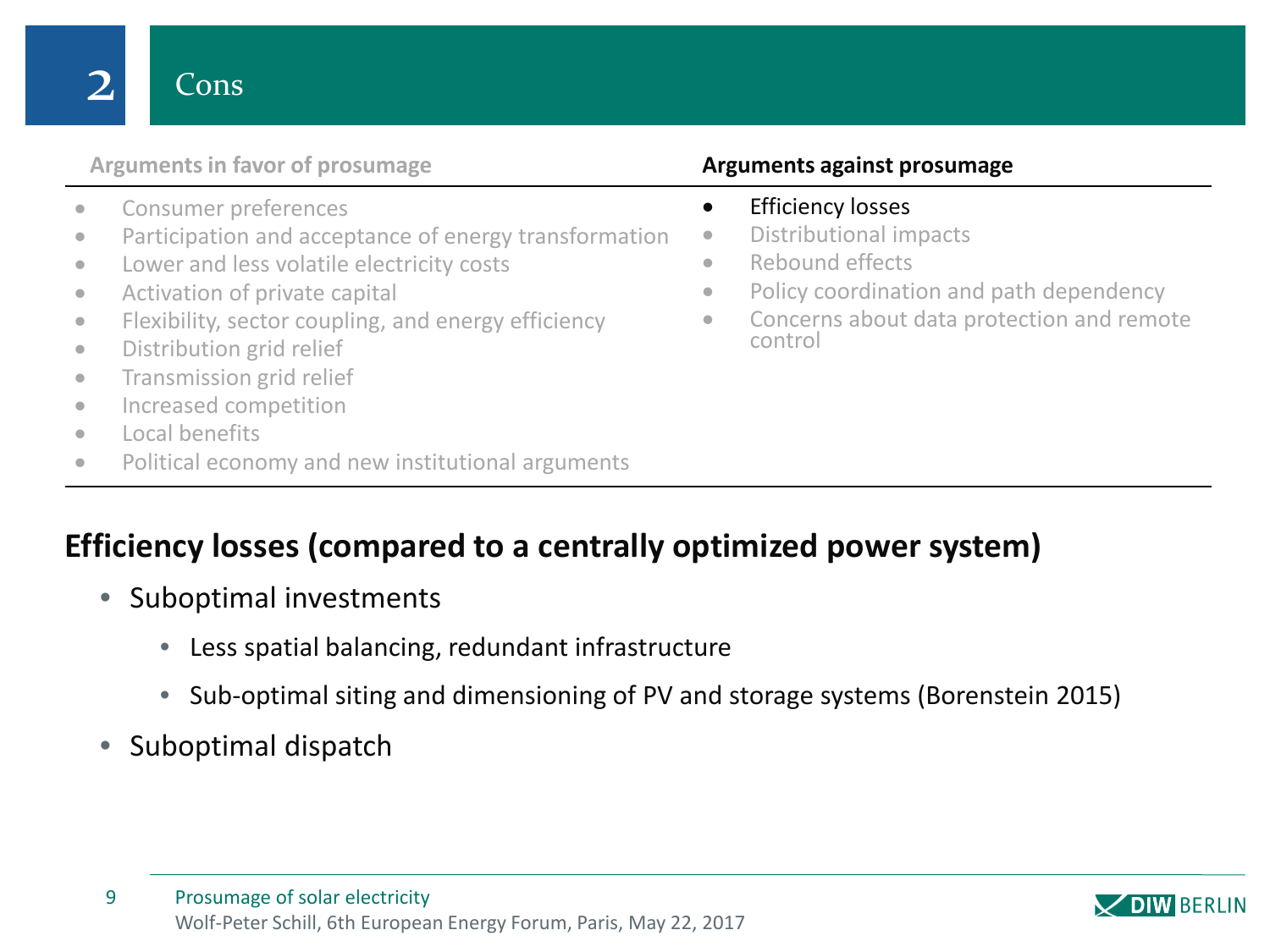## **Arguments in favor of prosumage Arguments against prosumage**

- Consumer preferences
- Participation and acceptance of energy transformation
- Lower and less volatile electricity costs
- Activation of private capital
- Flexibility, sector coupling, and energy efficiency
- Distribution grid relief
- Transmission grid relief
- Increased competition
- Local benefits
- Political economy and new institutional arguments

# **Distributional impacts**

- Who can engage in prosumage?
- Regressive effect of volumetric grid charges and surcharges (Borenstein 2015)
- "Utility death spiral" (Mayr et al 2015, Parag and Sovacool 2016)
- Size and relevance of effects? (Prognos 2016, Agora 2017)

- Efficiency losses
- Distributional impacts
- Rebound effects
- Policy coordination and path dependency
- Concerns about data protection and remote control

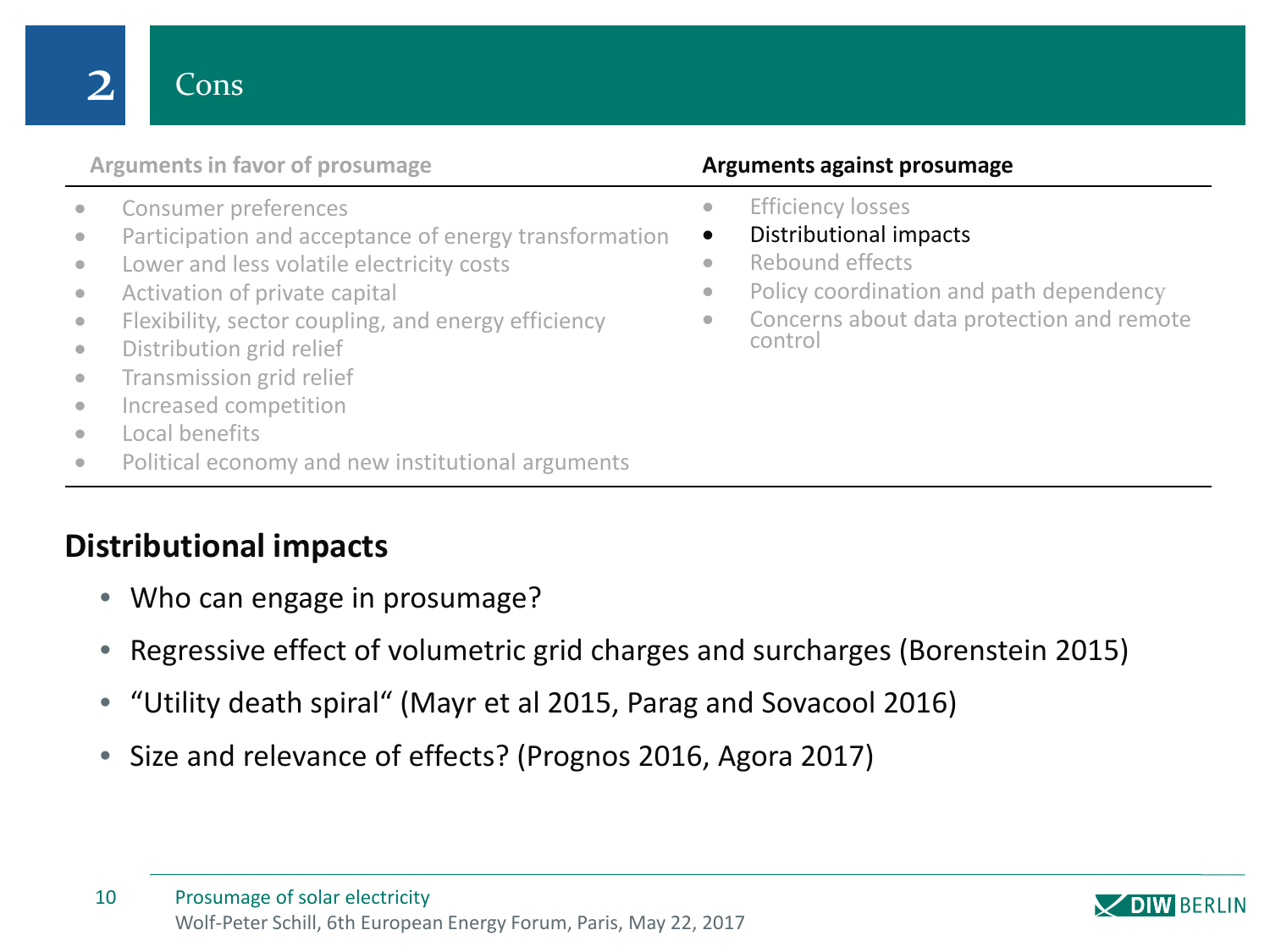

## **Indirect prosumage support in Germany: FITs, LCOEs and household tariffs**

- Volumetric grid charges and EEG surcharge but not on self-generation
	- (40% surcharge on self generated electricity in EEG 2017 for PV > 10 kW)
- Strong decline of FIT compared to household tariff ("Socket parity")

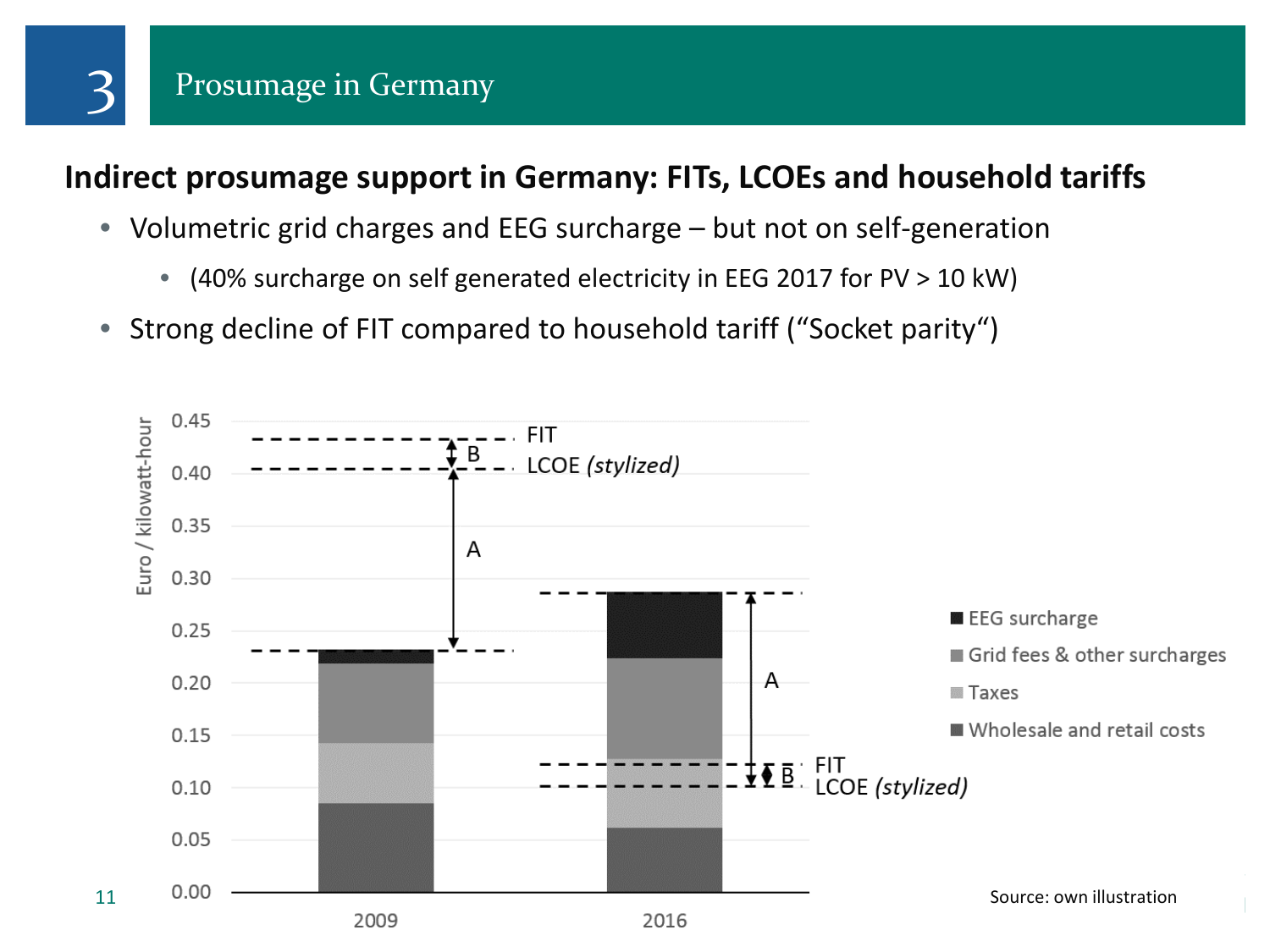## **Direct prosumage support in Germany**

• "KfW program 275"

3

- 2013-2015: 25 million Euro
- 2016-2018: 30 million Euro
- Subsidized loan and investments grant
- Support program incentivizes system-friendly design of installations
	- Grid feed-in of PV system capped to 50% of installed capacity
	- Communication interface requirements

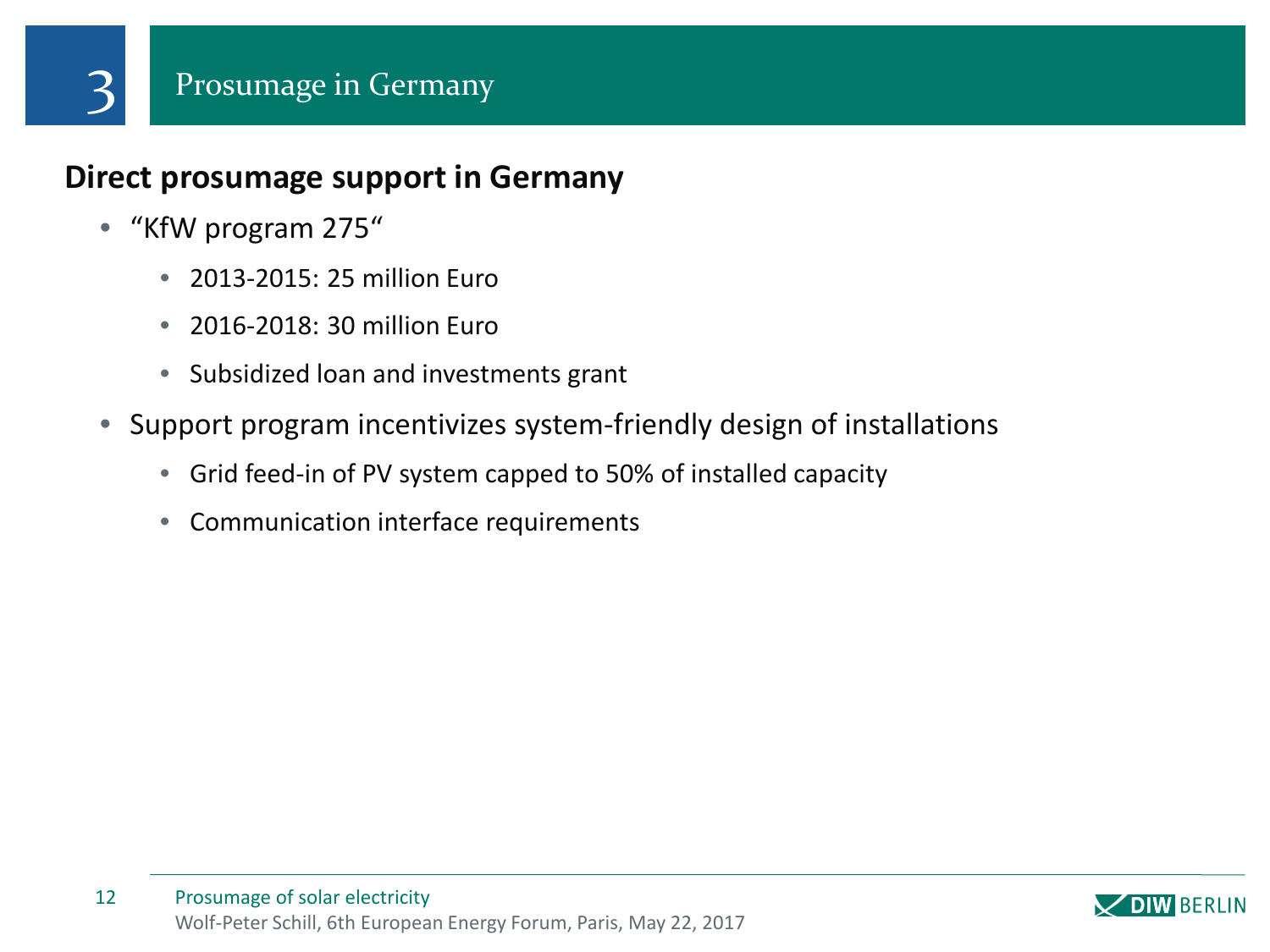

# **Deployment in Germany**

3

Gigawatt

40

35

30

25

20

15

10

5

0

13

- 2015: Every second small-scale PV system installed with battery
- Jan 2016: ~34,000 systems (~200 MWh), today > 50,000
- $\rightarrow$  Large additional potential when PV capacities drop out of support scheme

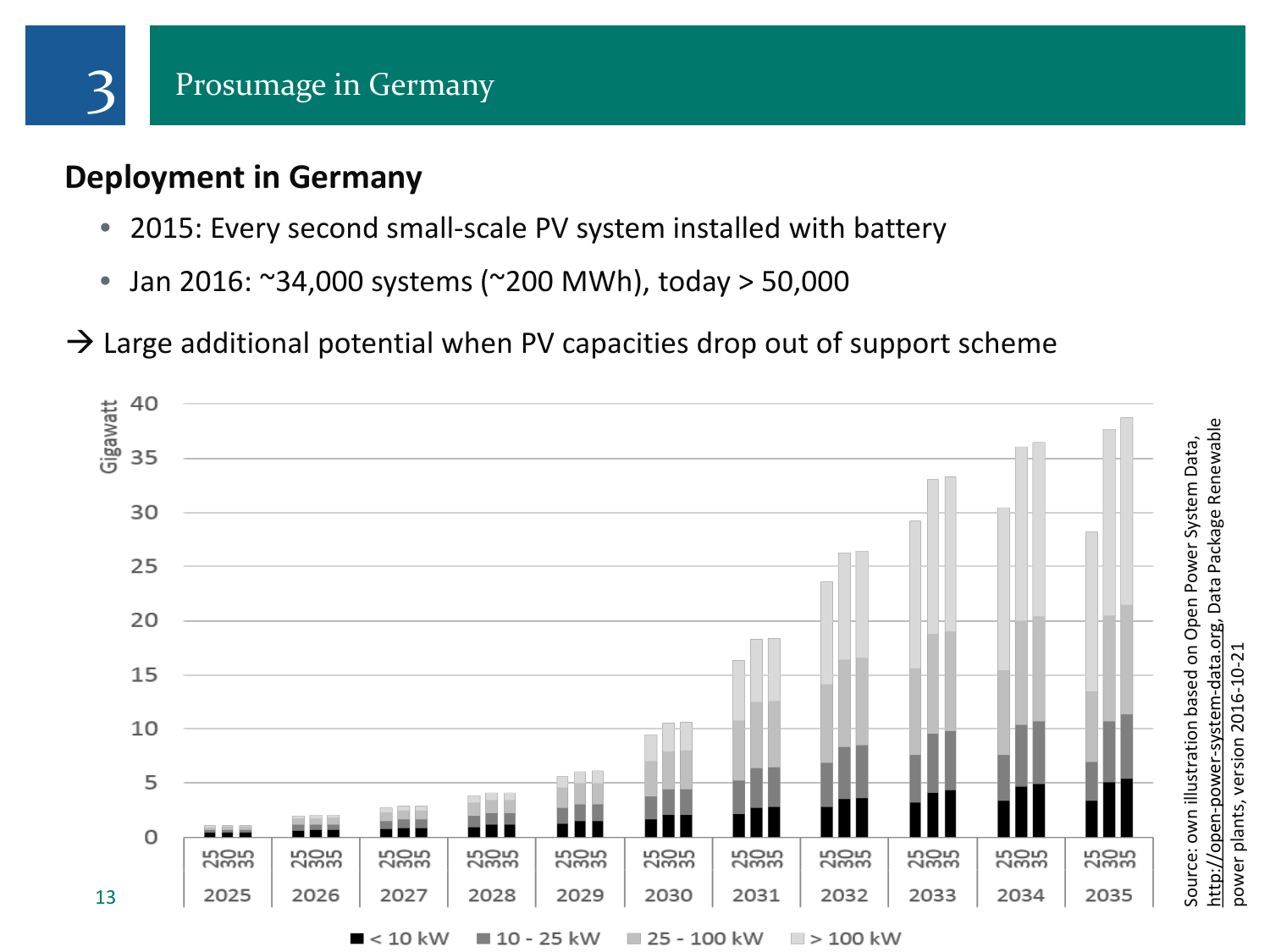

## **Implicit assumption of optimal behavior from system perspective**

- No separate objective for households
- Varying minimum self-consumption restiction
- Prosumagers face wholesale prices (*EEEP* article)
- Additional calculations: storage operation purely focused on self-consumption (*DIW Wochenbericht / DIW Economic Bulletin*)

# **German scenario for 2035 (NEP scenario B1)**

- 66% renewables in electricity consumption
- 25% of demand attributed to prosumage segment
- 2.6 million prosumage systems with 5.9 kWp each
- Endogenous investment only in central and prosumage storage



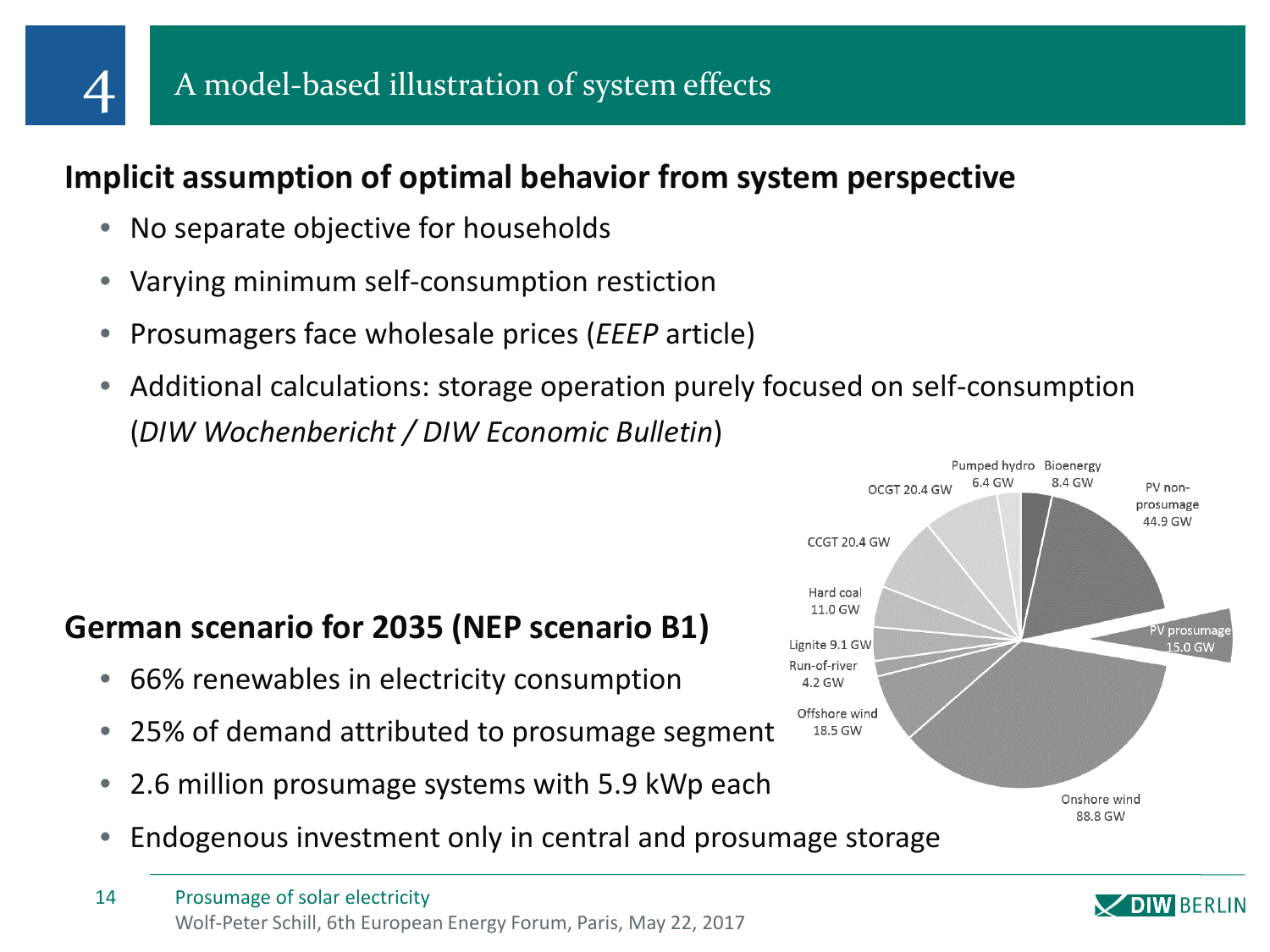DIETER: scenarios

Curtailment

4



- *(i) Pure prosumage* **-** No interaction of prosumage storage with market
- *(ii) Grid consumption smoothing -* Only prosumage storage loading from market
- *(iii) PV profiling -* Only prosumage storage discharging to market
- *(iv) Full interaction -* No restrictions on interaction of prosumage storage with market

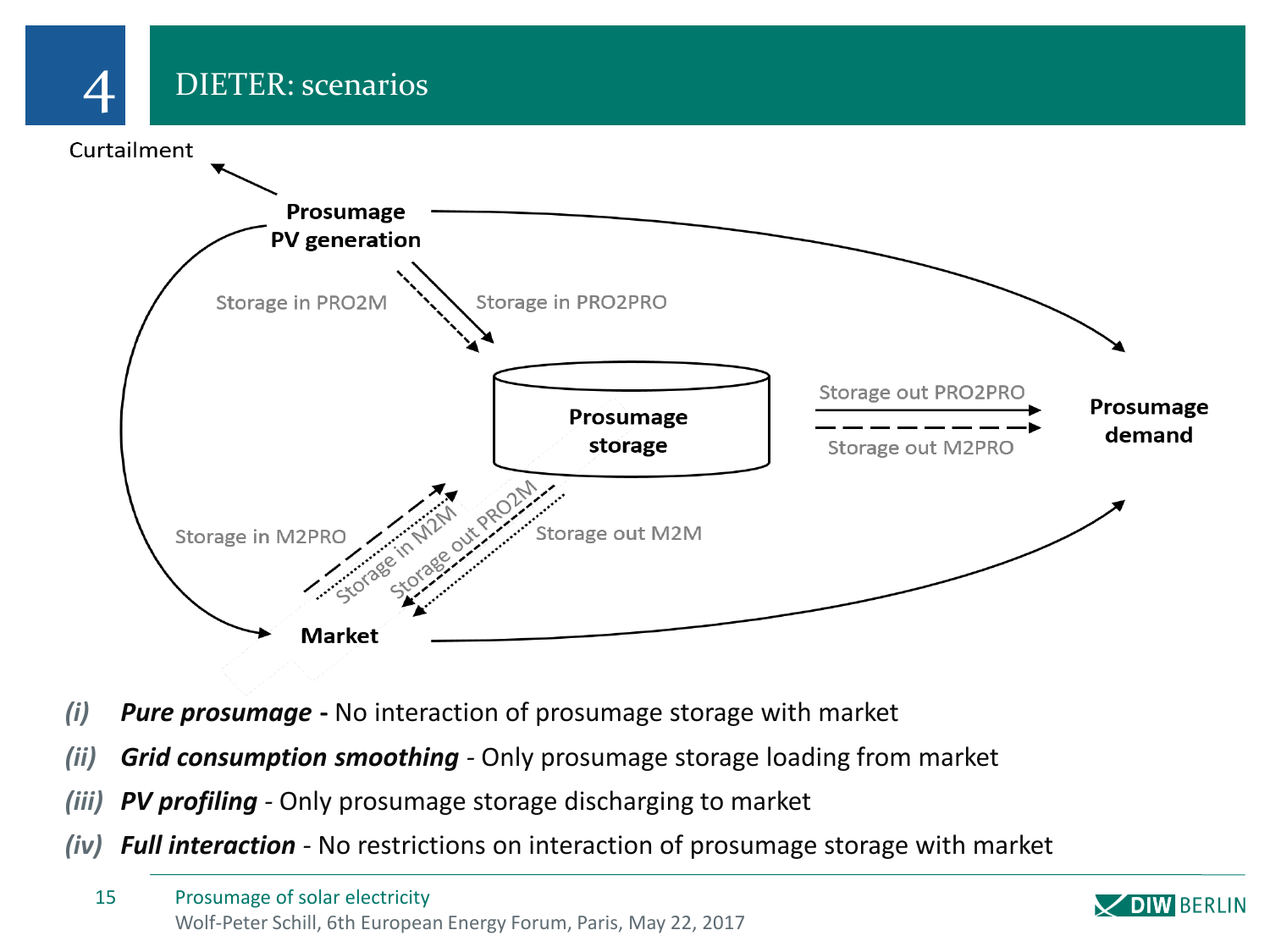

# Storage deployment compared to baseline



- Moderate increase of prosumage storage capacities up to 65% self-consumption
- Substantially greater storage capacities in case (iv) with full market interaction
- Energy capacity (MWh) does not change between cases

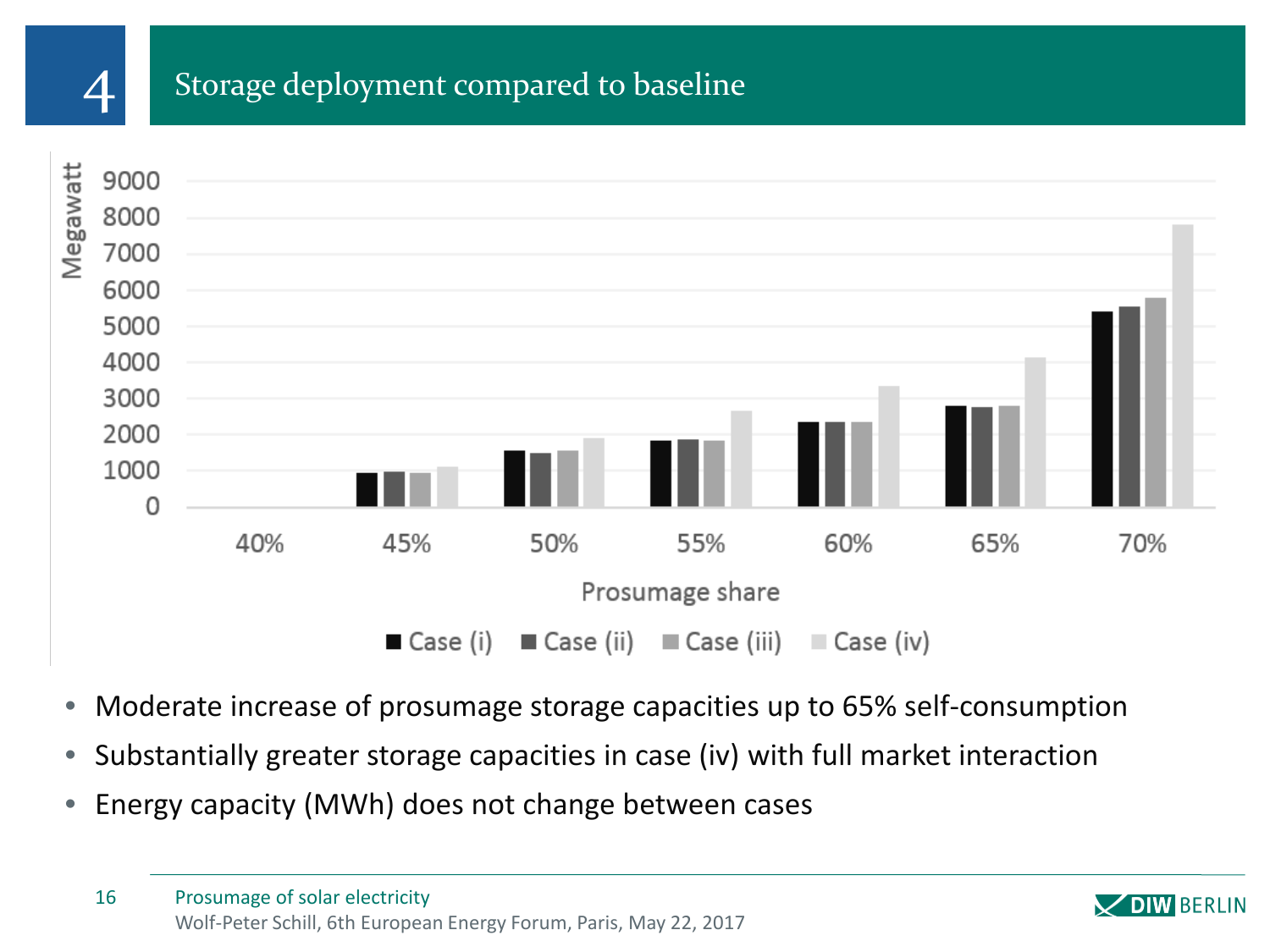## Average additional cost per additional MWh self-consumption compared to baseline



- Lower cost increases in case of additional market interactions
- Absolute cost increase: 103 135 million Euro (Case (iv), 55%); 0.1-0.2% of total system costs

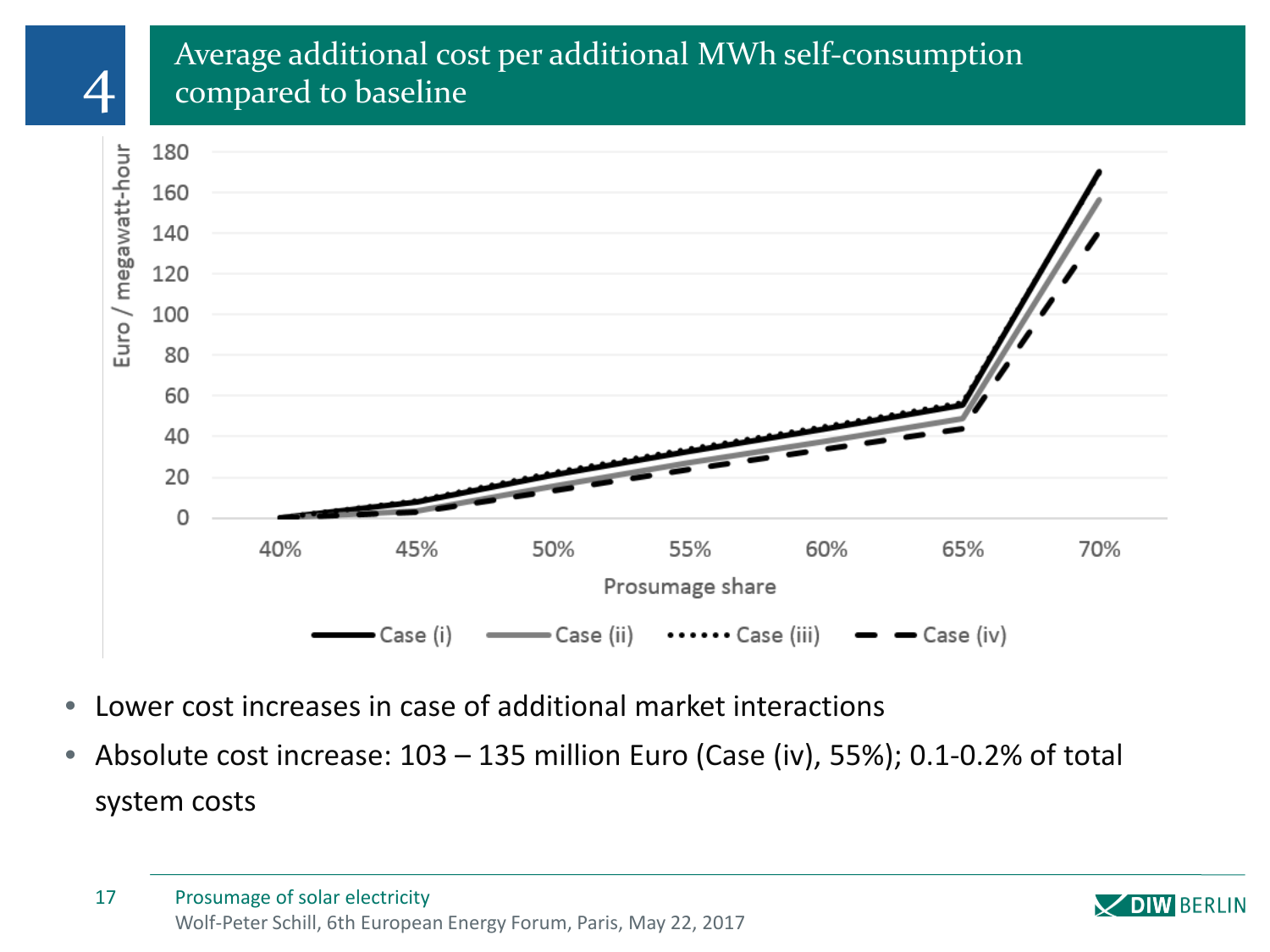

# **Prosumage is still a niche in Germany – but growing**

- Ongoing (?) trends in battery costs, household tariffs and renewable support
- Large PV capacities drop out of support scheme before end of technical lifetime
- Not clear how regulatory framework evolves

# **Range of pros and cons**

- Weight of arguments
- Further research to quantify effects

# **Model illustration shows importance of system-friendly behavior**

- Regulation should aim at making the flexibility potential available to the system
- Prosumagers should receive appropriate price signals (directly or indirectly)

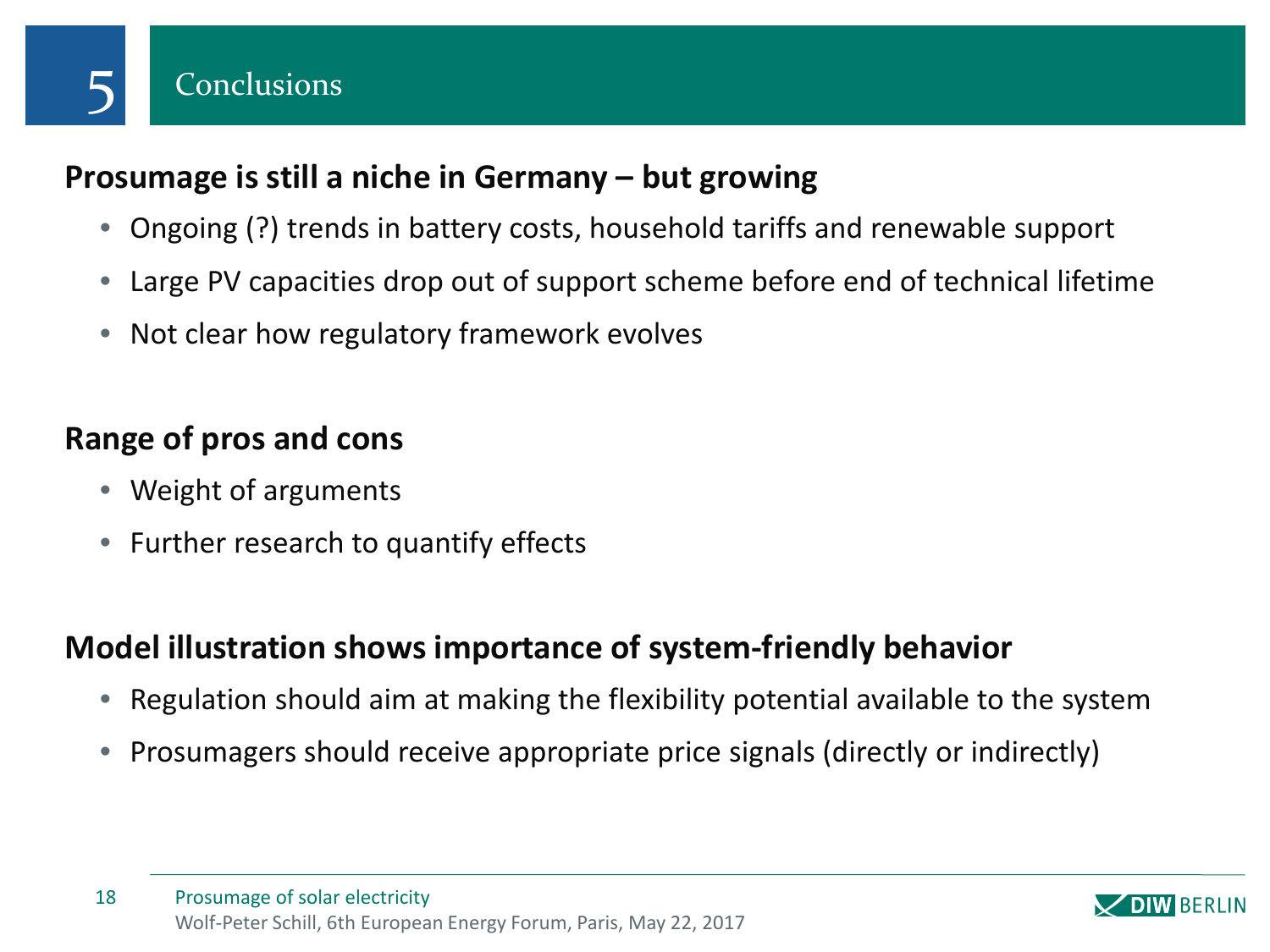

• DIW Discussion Paper 1637,

[www.diw.de/documents/publikationen/73/diw\\_01.c.552031.de/dp1637.pdf](http://www.diw.de/documents/publikationen/73/diw_01.c.552031.de/dp1637.pdf)

• *Economics of Energy & Environmental Policy* 6(1), 7-31, <https://doi.org/10.5547/2160-5890.6.1.wsch>



OIW BERLIN

**Discussion Papers** 

### **ABSTRACT**

We examine the role of prosumage of solar electricity, i.e. PV self-generation combined with distributed storage, in the context of the low-carbon energy transfor mation. First, we devise a qualitative account of arguments in favor of and against prosumage. Second, we give an overview of prosumage in Germany. Prosumage will likely gain momentum as support payments expire for an increasing sbare of PV capacities after 2020. Third, we model possible system effects in a German 2035 scenario. Prosumage batteries allow for a notable substitution of other storage facilities only if fully available for market interactions. System-friendly operation would also belt limiting cost increases. We conclude that policymakers should not unnecessarily restrict prosumage, but consider system and distributional aspects.

Keywords: Prosumage, battery storage, PV, energy transformation, DIETER

- https://doi.org/10.5547/2160-5890.6.1.wsch
- DIW Wochenbericht 12/2017 / DIW Economic Bulletin 12+13/2017, [http://diw.de/documents/publikationen/73/diw\\_01.c.554835.de/17-12-1.pdf](http://diw.de/documents/publikationen/73/diw_01.c.554835.de/17-12-1.pdf) / [http://diw.de/documents/publikationen/73/diw\\_01.c.555384.de/diw\\_econ\\_bull\\_2017-12-1.pdf](http://diw.de/documents/publikationen/73/diw_01.c.555384.de/diw_econ_bull_2017-12-1.pdf)
	- **DIW** Economic Bulletin 12 13

Prosumage of solar electricity

### OIW BERLIN

| MEPORY by Wolf-Hor Schli, Alexander Zemen, Fredrich Kunz, and Claudia Kenthrt<br>Decentralized solar prosumage with battery storage: |     |
|--------------------------------------------------------------------------------------------------------------------------------------|-----|
| system orientation required                                                                                                          | 141 |
| <b>INTERVIEW WIS WORKING SCIEN</b>                                                                                                   |     |
| »Decentralized storage installations should be available                                                                             |     |
| for further market interaction«                                                                                                      | 152 |

• DIETER code, data, and model description [www.diw.de/dieter](http://www.diw.de/dieter)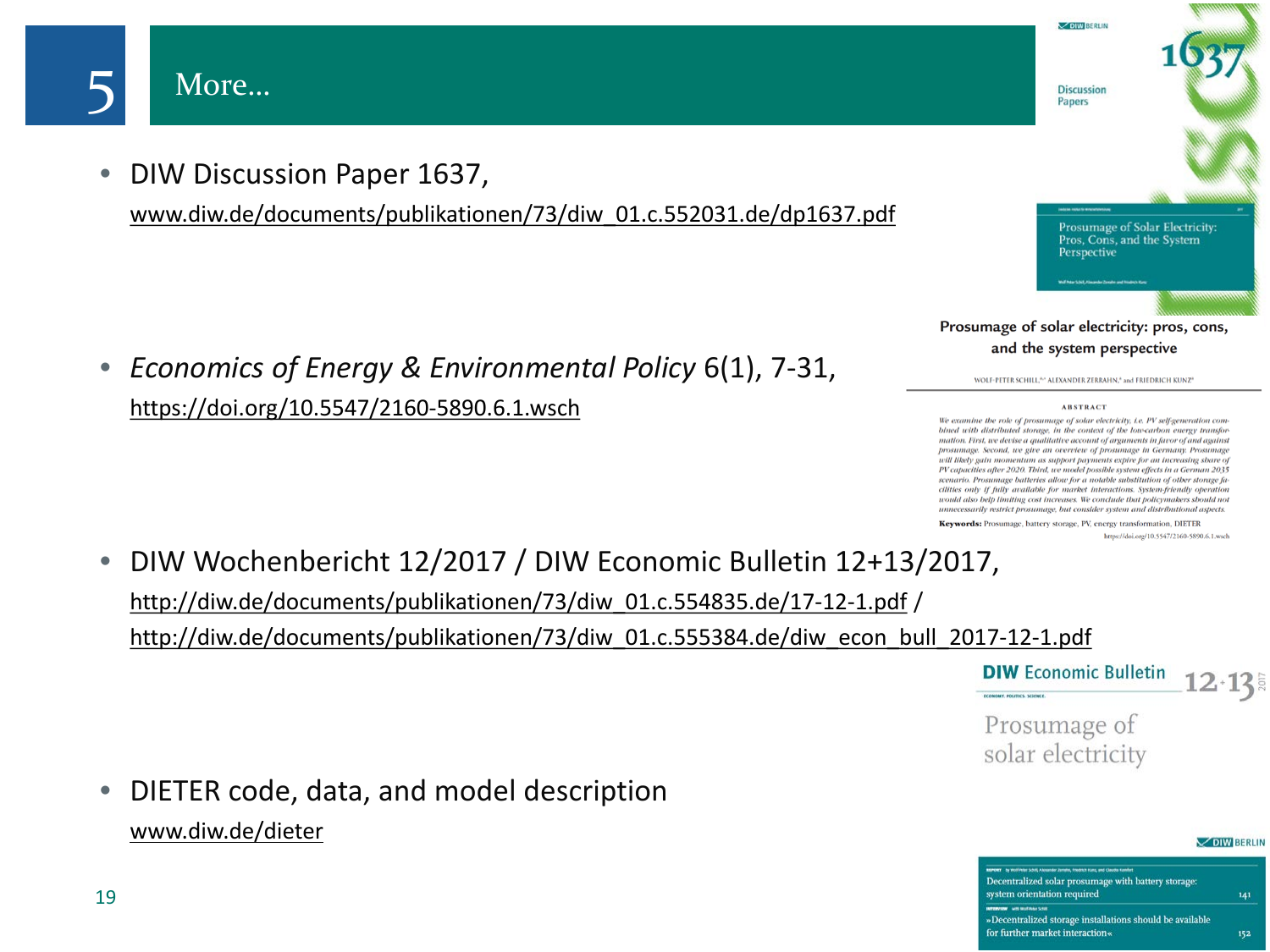Thank you for listening



**DIW Berlin — Deutsches Institut für Wirtschaftsforschung e.V.** Mohrenstraße 58, 10117 Berlin www.diw.de

**Contact** Wolf-Peter Schill wschill@diw.de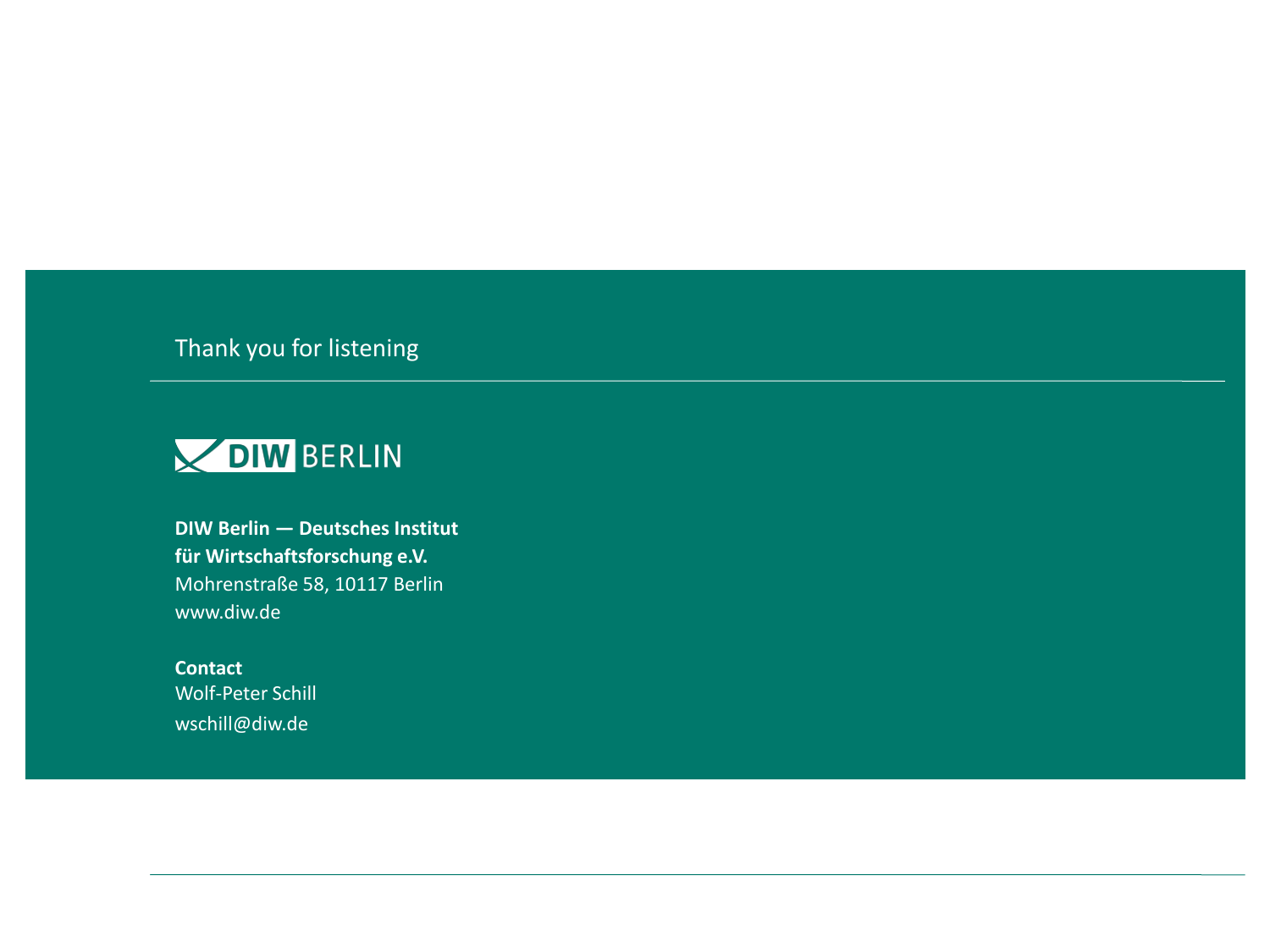## References

- Anda, M. and J. Temmen (2014). "Smart metering for residential energy efficiency: The use of community based social marketing for behavioural change and smart grid introduction." *Renewable Energy* 67: 119-127. <http://dx.doi.org/10.1016/j.renene.2013.11.020>
- BNetzA (2014). *Szenariorahmen 2025. Genehmigung*. Bundesnetzagentur [German federal regulatory authority]. Bonn, 19.12.2014.
- Borenstein, S. (2015). "The private net benefits of residential solar PV: the role of electricity tariffs, tax incentives and rebates." *NBER Working Paper* 21342. [www.nber.org/papers/w21342](http://www.nber.org/papers/w21342)
- Gährs, S., K Mehler, M. Bost and B. Hirschl (2015). "Acceptance of Ancillary Services and Willingness to Invest in PV-storagesystems." *Energy Procedia* 73: 29 – 36.<http://dx.doi.org/10.1016/j.egypro.2015.07.554>
- IEA (2014). *Residential prosumers – drivers and policy options (RE-PROSUMERS)*. IEA-RETD. September 2014 (Revised version of June 2014). [http://iea-retd.org/wp-content/uploads/2014/09/RE-PROSUMERS\\_IEA-RETD\\_2014.pdf](http://iea-retd.org/wp-content/uploads/2014/09/RE-PROSUMERS_IEA-RETD_2014.pdf)
- Krekel, C., and A. Zerrahn (2017). "Does the presence of wind turbines have externalities for people in their surroundings? Evidence from well-being data." Journal of Environmental Economics and Management (forthcoming).
- Luthander, R., J. Widén, D. Nilsson and J. Palm (2015). "Photovoltaic self-consumption in buildings: A review." *Applied Energy* 142: 80-94. <http://dx.doi.org/10.1016/j.apenergy.2014.12.028>
- Mayr, D., E. Schmid, H. Trollip, M. Zeyringer and J. Schmidt. "The impact of residential photovoltaic power on electricity sales revenues in Cape Town, South Africa." *Utilities Policy* 36 (2015): 10-23.<http://dx.doi.org/10.1016/j.jup.2015.08.001>
- Michaels, L. and Y. Parag (2016). "Motivations and barriers to integrating 'prosuming' services into the future decentralized electricity grid: Findings from Israel." *Energy Research & Social Science* 21: 70 – 83.<http://dx.doi.org/10.1016/j.erss.2016.06.023>